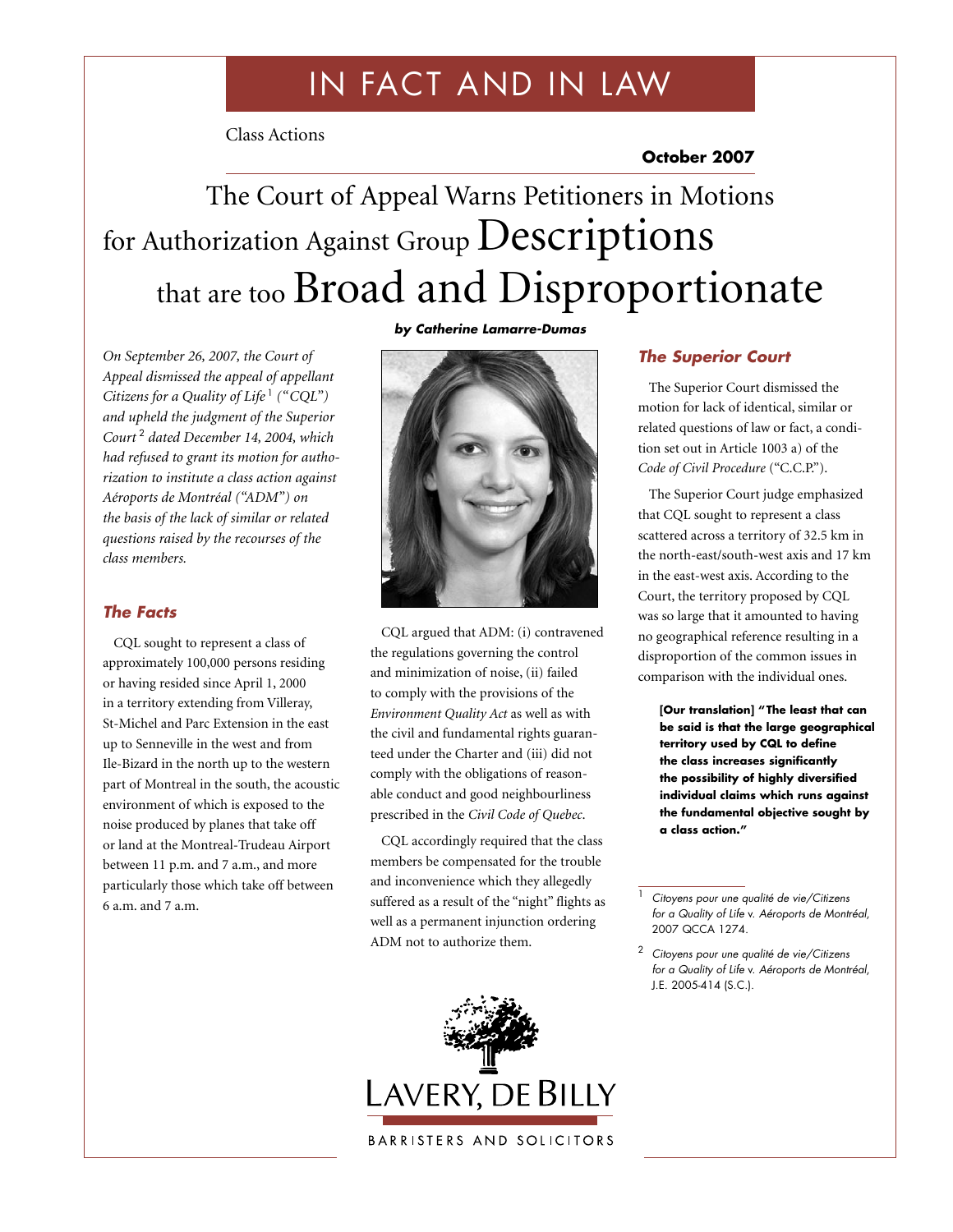The Court added that the description of the group submitted by CQL required that it determine whether any given member lived in an environment exposed to noise. Such determination cannot be made without referring to the evidence on the merits of the case since the class trial judge has to decide in each case whether the environment of the concerned members is truly exposed to noise and, in the affirmative, to what degree. The judge also examined the possibility of reformulating the description of the class but decided against it for lack of evidence. Accordingly, he declared that the condition set out in Article 1003 a) C.C.P. was not met and dismissed the motion for authorization to institute the class action.

# *The Court of Appeal*

(a) On appeal, the Superior Court judgment may be challenged in its entirety

The Superior Court judge concluded that CQL had met three (3) of the four (4) conditions necessary for instituting a class action. CQL was arguing that ADM was precluded from challenging the trial judge's decision on those issues.

The Court of Appeal confirmed that ADM was entitled to challenge all unfavourable aspects of the Superior Court judgment in response to a duly brought principal appeal, thus putting an end to the uncertainty that existed since the judgment of the Court of Appeal in *Paquin* v. *Compagnie de chemins de fer Canadien Pacifique* <sup>3</sup>.

Therefore, ADM was allowed to plead that the Superior Court judge erred in concluding that CQL had adduced *prima facie* evidence of a serious case to set forth. On that issue, and with certain reservations expressed by the majority judges, the Court of Appeal concluded that the Superior Court judge did not commit a palpable error in declaring itself generally satisfied as to the existence of an appearance of right which could have led to the conclusions sought.

(b) The description of the class is inappropriate

The other issue in dispute before the Court of Appeal was whether the trial judge had properly exercised his discretionary power not to remedy the deficiencies of the description of the class proposed by CQL, particularly with respect to the fact that the geographical territory significantly increased the possibility of highly diversified individual claims.

CQL argued that the judge seized with a motion for authorization has the obligation to describe the class, and as if he concludes that the description is so vast that it may result in a disproportion between the individual claims and the common issues, he must redefine the class in order to allow the class action to proceed.

Speaking on behalf of the majority, Mr. Justice Pelletier confirmed that the description of the class needed to be included in the authorization judgment since this requirement is linked to the notice that must be published. However, he added that this did not mean that the judge was in any way responsible of defining the class. This responsibility belongs to the person who seeks to represent the class. That person must describe a class that reflects the reality and the scope of the problem from which the dispute originates. The judge has the authority to redefine the class only in certain circumstances:

**[Our translation] "[109] Of course, I recognize that the Courts must not be unduly severe with the petitioners in motions for authorization, particularly when the proposed recourse deals with an environmental matter. But there is a margin between severity and giving away a licence. The fact that we are dealing with an environmental issue does not relieve the petitioner from his burden to such an extent that he may suggest a class definition that is disproportionate in many respects and then let the judge separate the wheat from the chaff."** <sup>4</sup>

In the case at bar, the Court of Appeal was of the opinion that the trial judge properly exercised his discretionary power when he chose not to intervene to remedy the deficiencies of the definition of the class proposed by the appellant. Firstly, the description was circular and inconsistent with the teachings of the Supreme Court of Canada in *Western Canadian Shopping Centres* v. *Dutton* <sup>5</sup>, according to which it is

<sup>4</sup> *Supra* note 1.

<sup>3</sup> [2005] R.J.Q. 2840 (C.A.). See also *Del Guidice* v. *Honda Canada inc.*, [2007] R.J.Q. 1496 (C.A.).

 $5$  [2001] 2 S.C.R. 534.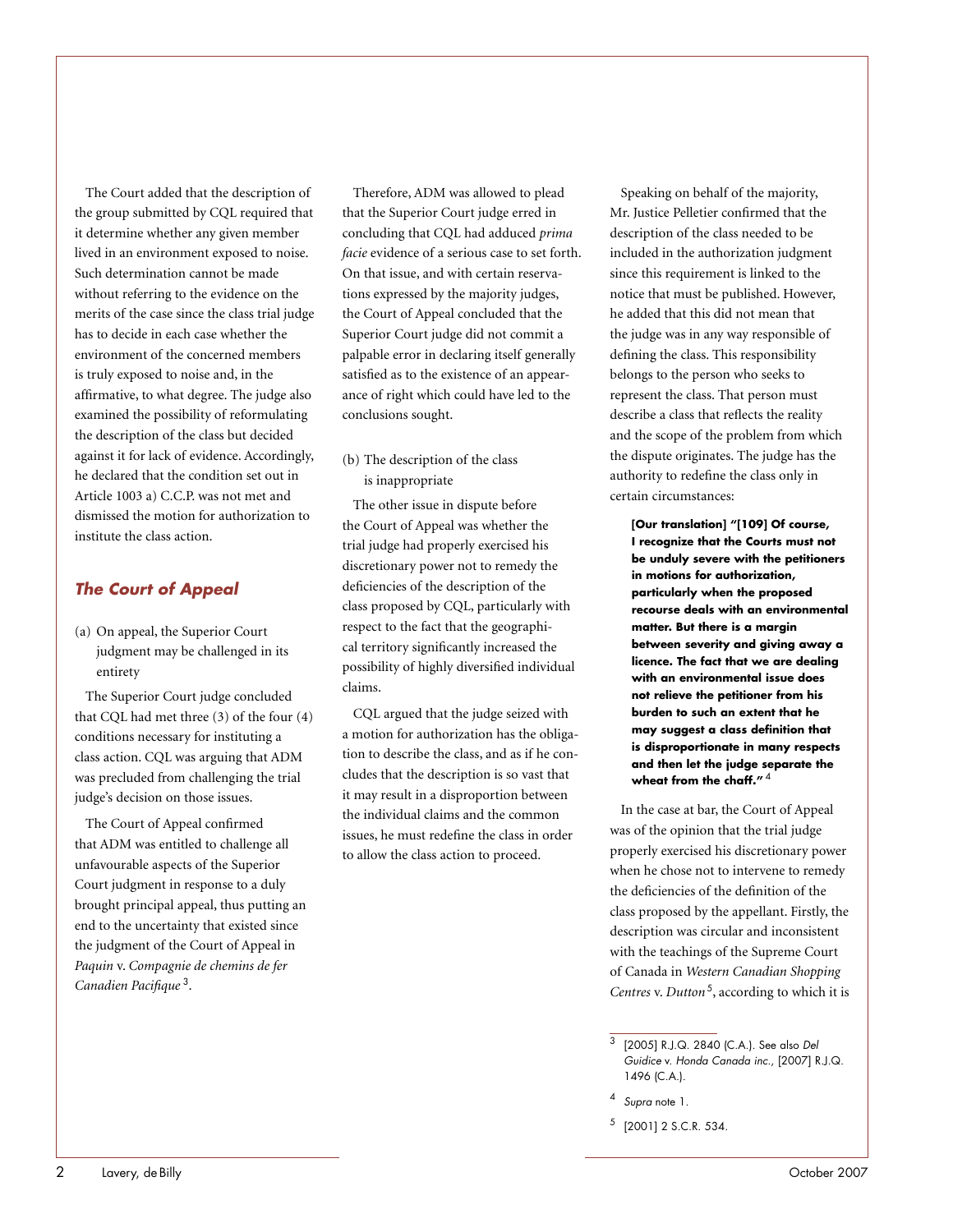necessary that "*any particular person's claim to membership in the class be determinable by stated, objective criteria*". Mr. Justice Pelletier added that this circularity implied that sectors not affected by the noise were to be found in the relevant territory which, in the absence of details, further complicated the task of the judge that would undertake rewrite the definition.

In support of its decision, the Court of Appeal quoted the following excerpts from two of its own recent judgments dismissing motions to institute class action:

**[Our translation] " [18] Case law has for a long time insisted on the power of the authorizing judge to modify the composition of the class proposed by the petitioner in a motion for authorization. Without minimizing the importance of this power, I note that this insistence may have had the perverse effect of encouraging certain petitioners to propose very wide definitions. Relying on this power of the judge to redefine the class into logical and reasonable proportions, these petitioners underestimate the risk they incur to see their motion dismissed for failing to comply with Article 1003 (a) C.C.P. One must keep in mind that the person who is in the best position to adequately define the class remains he or she who carried out the investigation prior to introducing the motion for authorization, namely, the person who seeks the status of representative. Without a doubt, the judge may, after a hearing, intervene to polish certain aspects of the definition but he is not the one who primarily bears the responsibility of creating it."** <sup>6</sup> **(emphasis added)** 

In the same manner, in *Bouchard* v. *Agropur coopérative* <sup>7</sup>, the Court of Appeal stated the following:

**[Our translation] "[21] When he notes that the proposed class is not sufficiently homogeneous, causing the use of the procedural vehicle of class action to become inappropriate by reason of the importance of individual issues, the judge may elect to dismiss the motion or to attempt to redefine the class. He is under no strict obligation to choose the latter, particularly when he feels that he does not hold the elements that would allow him to impose on the petitioner a definition that the latter did not first deem appropriate to retain or if he estimates that, all in all, the remodelled definition is not going to ensure the conduct of a trial reconciling efficiency and fairness, to paraphrase the terms used by Chief Justice McLachlin in** *Canadian Shopping Centres***." (emphasis added).**

### *Conclusion*

We understand from the case *Citoyens pour une qualité de vie/Citizens for a Quality of Life* v. *Aéroports de Montréal* <sup>8</sup> and the other judgments referred to by the Court of Appeal that the petitioner is primarily responsible for describing the class he seeks to represent and that he must do so in logical and reasonable proportions. Under Article 1005 C.C.P., and in the presence of appropriate evidence, the judge seized with a motion for authorization has the authority to intervene to remodel the class but not to the extent of creating from scratch a description of the class which the petitioner is responsible for. Not only is this task not incumbent on the judge but a description that is too broad may very well lead to the absence of common issues and a preponderance of individual issues. In such a case, the petitioner will see his application for authorization dismissed for failing to comply with Article 1003 (a) C.C.P.

*Mtres Guy Lemay and Jean Saint-Onge of Lavery, de Billy represented ADM in this matter.*

<sup>6</sup> *Lallier* v. *Volkswagen Canada inc.*, J.E. 2007- 1346 (C.A.). See also *Del Guidice* v. *Honda Canada inc.*, J.E. 2005-1302 (C.S.), confirmed by [2007] R.J.Q. 1496 (C.A.), *supra* note 3.

 $^7$  J.E. 2006-2095 (C.A.).

<sup>8</sup> *Supra* note 1.